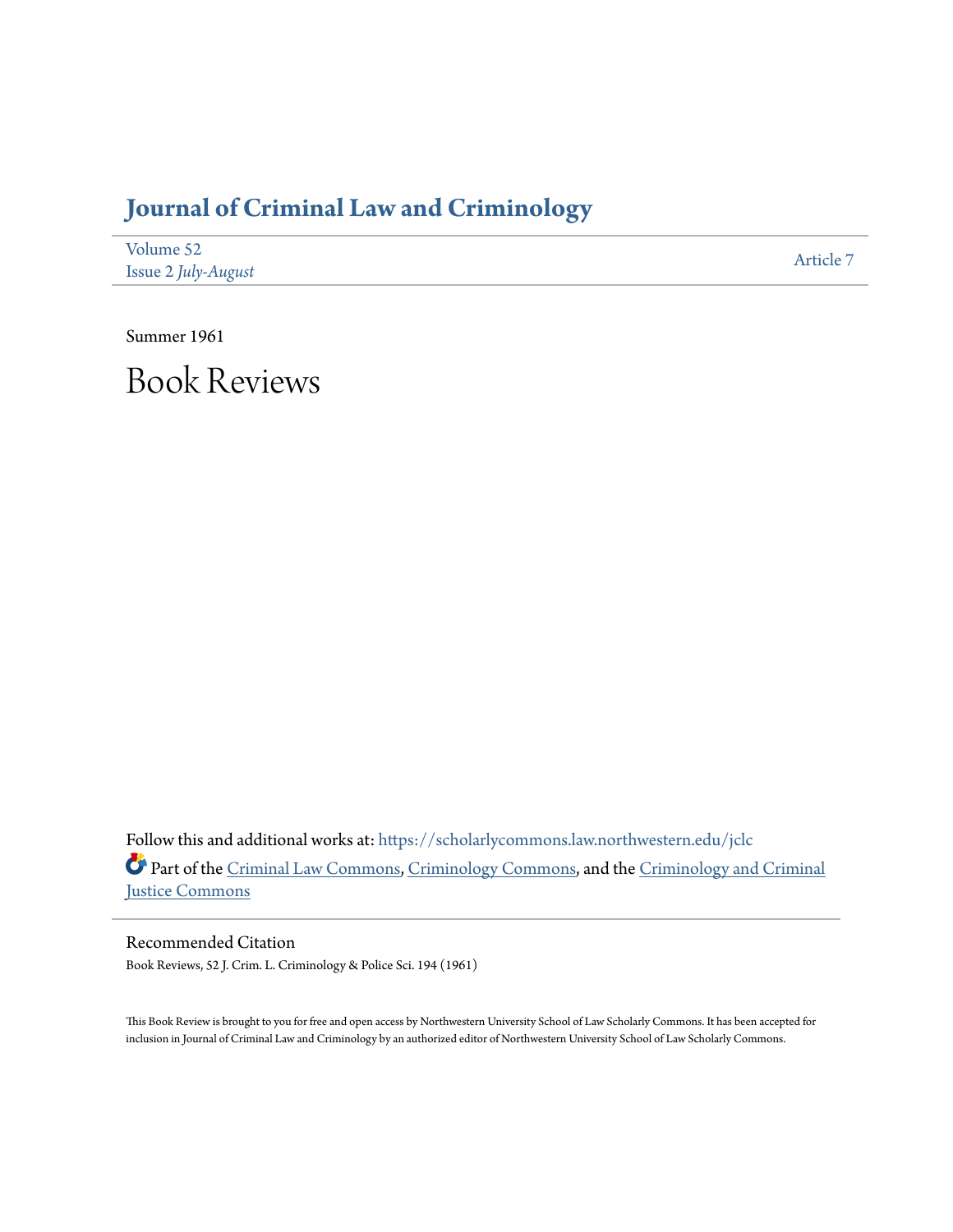## Edited **by**

## David Matza\*

**THE** UNTRIED CAsE-THE SACCO-VANZETI **CASE AND** THE MORELLI **GANG.** By *Herbert B. Ehrmann.* The Vanguard Press, Inc., **268** pp. \$3.95.

In 1921, Nicola Sacco and Bartolomeo Vanzetti, Italian immigrants, draft dodgers, and anarchists, were convicted in a Massachusetts court of a payroll robbery-murder; the crime occurred at the Slater and Morrill shoe factory in the city of South Braintree. Before the two were executed (some six years later) the attempts to secure their release became one of the most intensive post-trial campaigns in history; the variegated efforts to obtain a new trial **fill** volumes and probably surpass even the Chessman case. The contention then, as it is today (the battle concerning Sacco-Vanzetti has never ended), is that two persons such as the defendants could not and did not receive a fair trial in Massachusetts in the early 1920's.

As so often happens with a celebrated crime, a third party confessed to the murder and robbery after the conviction; in the Sacco-Vanzetti case this person was a condemned felon named Madeiros. Madeiros coincidentally was executed (pursuant to his own conviction) at the very same time Sacco and Vanzetti received their sentence. About the time of Madeiros' confession (in **1926,** a year prior to the execution of all three men), Herbert Ehrmann became associated with the Sacco-Vanzetti defense, laboring tirelessly for their cause until their execution. This book is Ehrmann's account of the defense's investigation and attempted establishment of the Madeiros confession. The work first appeared in the early 1930's and is now again being offered because of the current revived interest in the whole case.

The book must be read in light of Ehrmann's declared intense personal conviction about the case and the defendants. His feelings are succinctly disclosed in one of the chapters: "Madeiros marched to the chair unshaken and unshaven,

**\*** Assistant Professor of Sociology, University **of** California, Department of Sociology and Social Insti-tutions, **206** South Hall, Berkeley **4,** California.

followed immediately by Sacco and Vanzetti. History had written that the execution of a thief was necessary to a perfect Calvary."

**I I I** .. .. .

Madeiros confessed to the crime shortly after he was found guilty of murdering a cashier during a bank robbery in Wrentham, Massachusetts. His confession was first made to his jailer and then disclosed to a newspaper and both times ignored; Madeiros then made the confession (in writing) to fellow incarcerate Sacco who immediately advised his counsel, and the defense's activities promptly began. Madeiros was a psychopathic personality with a long criminal record and was also an epileptic; his story was thus completely suspect from the beginning. The trial judge, when the matter was finally brought before him as a basis for a new trial, ruled that Madeiros' confession was inspired in large measure **by** an interest in the money then being collected for the Sacco-Vanzetti cause.

Madeiros claimed that his associates were members of a gang of Italian descent whose primary pursuit was robbing freight cars in Providence; the defense accordingly went to Providence and learned that a gang of such a description, known as the Morelli gang, did exist. According to Ehrmann, this gang was at one point even suspected by the Providence authorities of having been parties to the Sacco-Vanzetti crime.

Further investigation also revealed that one of the members of the gang, Joseph Morelli (the alleged leader), had been indicted and convicted for stealing shoes from a boxcar, some of which were made in the very factory in South Braintree where the Sacco-Vanzetti crime occurred. Thereafter, as a result of a series of investigations and deductions, the Sacco-Vanzetti defendants urged that the actual perpetrators of the crime were several Morellis, Madeiros, a brutal killer named Mancini, and one Benkosky who was allegedly the driver. At the time of the Slater and Morrill robbery, the Morelli gang was at liberty and then facing prosecution in the federal court; it was the defense's theory that the gang committed the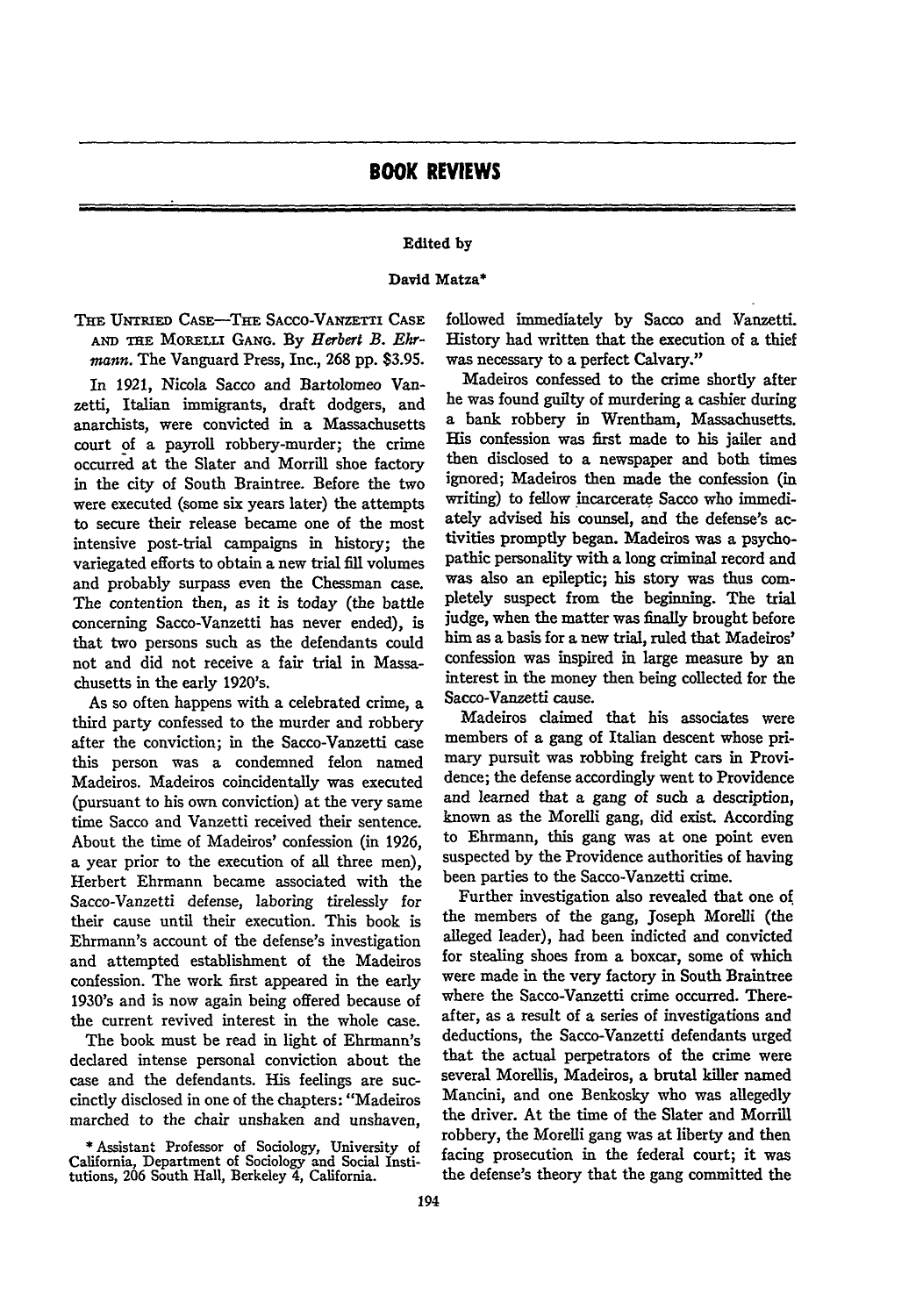crime to raise needed money to defend their criminal proceedings. Slater and Morrill was allegedly chosen as a victim because of the Morellis' past familiarity with the company gleaned while stealing from its boxcars.

Ehrmann also narrates other facts which he believes support the defense's Madeiros-Morelli claim: Madeiros had unexplained wealth (somewhat after the crime) in an amount (Ehrmann believes) equal to Madeiros' share **if** he was a participant **in** the robbery; Sacco looked like Morelli and several of the eye witnesses allegedly confused pictures of the two; there is evidence that the Morellis were in possession of a car of the make and model used in the Sacco-Vanzetti crime and then abandoned; Mancini owned a **gun** of the same calibre as the murder gun; the members of the Morelli gang allegedly lied blatantly as to their whereabouts during the crime; the nature of the crime and the "modus operandi" bore earmarks of the Morelli gang; and finally, Madeiros' version of the crime was more in accord with the known facts than was the prosecution's Sacco-Vanzetti theory. Significantly, however, none of the other members of the alleged Morelli cabal in any way sustained or substantiated the Madeiros confession and Ehrmann's attempt to spin tacit admissions from the interviews had with these men is, indeed, the weakest part of his book and his argument.

Ehrmann also makes an effort to explain away the circumstances surrounding the crime that show the Madeiros confession is a canard. Ehrmann charges that the prosecution's accusing eyewitnesses were both confused and deliberately coached so that their testimony was false; that the physical and expert evidence was tampered with and rigged **by** the prosecution; and that the earlier conviction of Vanzetti (who had previously been found guilty of a similar crime in Bridgeport) was also a miscarriage. Ehrmann also argues that because of the psychological nature and character of Madeiros he ihould not be disbelieved even though he was unable to describe certain details of the crime, gave an incorrect version of particular facets of the robbery, and was reluctant to confirm or deny the involvement of the Morelli gang.

The closing portions of the book describe how the Madeiros confession was received **by** the authorities. The trial judge, after extensive hearing, refused to grant a new trial and the Massa-

Ţ

chusetts Supreme Court affirmed his ruling. A commission appointed **by** the Governor of Massachusetts and the Governor himself also reviewed the matter. Both of these inquiries also rejected the Madeiros -confession, holding it completely false.

Ehrmann's bitterness over the rejection of the Madeiros confession is manifest and leaps at the reader from virtually every page. He attacks the prosecution for showing no interest whatsoever in the matter and refusing to join in the defense's investigation; he scores the trial judge for being biased, bigoted and unfair; he accuses the Massachusetts Supreme Court of using an unrealistic test in reviewing the trial court's denial of a new trial; he labels the Governor's commission as prejudiced and evei stacked; and he describes the Governor as "a financially successful man who apparently held in contempt lawyers and all their works."

As a part of the lengthy appendix, appearing at the end of the book, there is a short reply to Robert **H.** Montgomery's book (pro-prosecution), *Sacco-Vanzeti, The Murder and The Myth.* Both Montgomery's work and Ehrmann's fragmentary reply (added by him at the time of reprinting) show that after thirty years the controversy is very much alive and still acrimonious.

Today, no one can possibly evaluate the accuracy of Mr. Ehrmann's conclusions or the efficacy of his evidence. To do so would, not only require a thorough reading of the entire record but also would require the closest personal observation of Madeiros and his alleged cohorts while they were being cross-examined about the matter. There is obviously much that can be said for both sides of this now pedantic controversy and, indeed, whatever anybody maintains, someone else apparently always has an answer; the truth is hopelessly obscured in this incredible morass of charge and countercharge. Perhaps **if** the trial occurred today, when the science of ballistics has come into its own, there would be no doubt as to the guilt or innocence of Sacco and Vanzetti; much of the controverted evidence involved the matching of bullets and guns.

The Ehrmann book, however, commends itself to reading whether one is or is not interested in the lore of Sacco-Vanzetti. In" the last analysis, Ehrmann's book is the defense's factual brief to the world concerning their Morelli gang theory; and as such it is indeed a workmanlike job.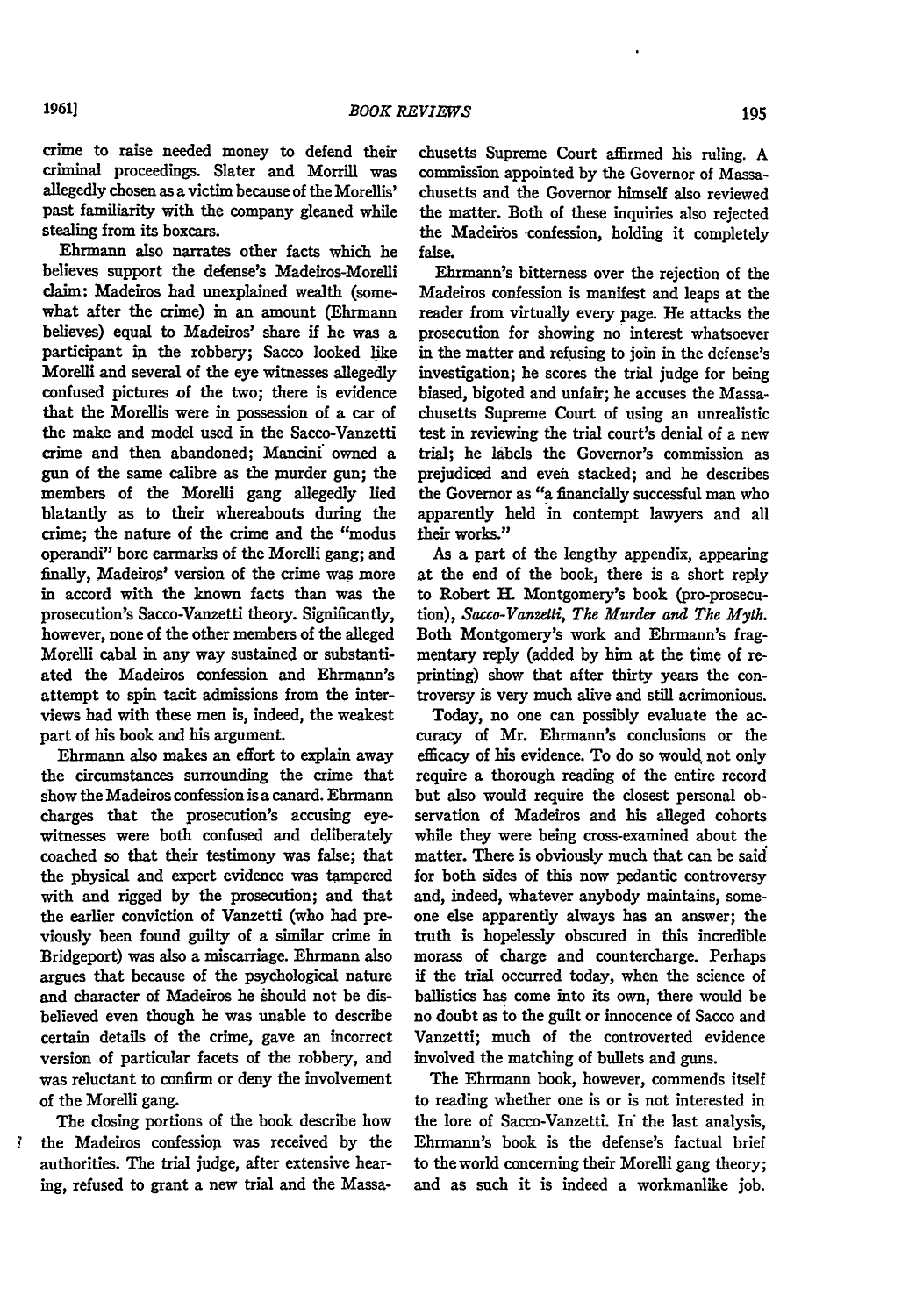Whether after reading the book one would grant Mr. Ehrmann's motion for a new trial or not (and the undersigned would not), he must necessarily admire Ehrmann's skillful and forceful presentation of his case. He makes the most of his facts and is indeed a master at the arts of inference and juxtaposition. One thing is sure: Sacco and Vanzetti had able, resourceful, and competent counsel while Mr. Ehrmann was on the **job.**

Chicago, Illinois

DON H. REUBEN

THE SOCIAL WELFARE FORUM, 1960. (Official Proceedings, 87th Annual Forum National Conference of Social Welfare, Atlantic City, New Jersey, June **5-10,** 1960.) New York: Columbia University Press, **1960. Pp.** xiv, **271.** \$5.00.

The intention of the 87th Annual Forum was "to explore some of the challenges that society faces in this beginning year of the sixties." Therefore, the editors assume that any review of the papers in this volume will deal with the question of how fruitfully these challenges are explored.

Some one hundred fifty "stimulating papers" were submitted, and the Columbia University Press will, as in the past, publish four companion volumes on administration, group work, casework, and community organization. In addition, the Press, assisted by a special grant from the National Institute for Mental Health, will publish a volume of selected papers on mental health. Inevitably, the editors had to be selective, particularly since the present volume is usually the "main" volume which is presented to the public, and since the "Proceedings" become slimmer every year. Of the sixteen papers in the present volume, only half deal with *specific* aspects of social welfare problems; the others could have been presented with profit to any forum (medical, legal, engineering). Most people will enjoy reading the speech of our new Under Secretary of State, Chester Bowles, on "Our Small World," and the discussion of the former Director General of the World Health Organization, Brock Chisholm, on "World Mental Health," to name but two out the eight "general" papers. These papers can add a great deal to the understanding of every citizen of the world, irrespective of whether he specializes in social welfare.

Of the papers more specifically concerned with

social welfare, three may be singled out for discussion here. Bertram M. Beck, in discussing "Can Social Work Prevent Social Problems?", speaks of various concepts of juvenile delinquency and finds that "experience suggests that some social workers share with members of the public at large an antipathy toward the delinquent which is mutual." He adds that it is "easier for many social workers to deal with the submerged aggression of the articulate middle-class adult than it is to deal with the open acting out of the working class adolescent rebel." Beck has a good point so far as the "traditional" social worker is concerned. But is this true of the newer crop of social work graduates? Beck believes that social work has a contribution to make to the resolution of juvenile delinquency, but believes that "the problem of delinquency is accessible to social work in the sense that the problem of delinquency is accessible." He mentions a number of "successful" projects in New York, Chicago, Boston, Los Angeles, "and elsewhere," without, however, evaluating the "successes" and estimating their general applicability.

Kermit T. Wiltse discusses "Aid to Dependent Children: The Nation's Basic Family and Child Welfare Program," a topic with which many probation and parole officers are only too familiar because of the increased pressure which falls on families when the breadwinner has been incarcerated and, following incarceration, is looking for a job and has to depend on public assistance for himself and his family. Wiltse says, "The general public often seems to become entranced or alarmed **by** broad statistics, particularly those related to illegitimacy, and begins quoting them as if they hold great meaning in and of themselves. **I** suggest that this type of data holds little meaning unless it is buttressed with understanding of precisely what kind of problems both personal and social illegitimacy symptomizes."

L. L. Geismar, in discussing "The Multiproblem Family: Significance of Research Findings," feels that family malfunctioning "differs from general family functioning chiefly in the *degree* to which the physical, mental, and social health of members is neglected and community laws are being violated." The author does not share the view of those who hold that the "present definition of multiproblem functioning is heavily attuned to American middle-class values"; thus, he arrives at a similar view as Bertram Beck, whose paper is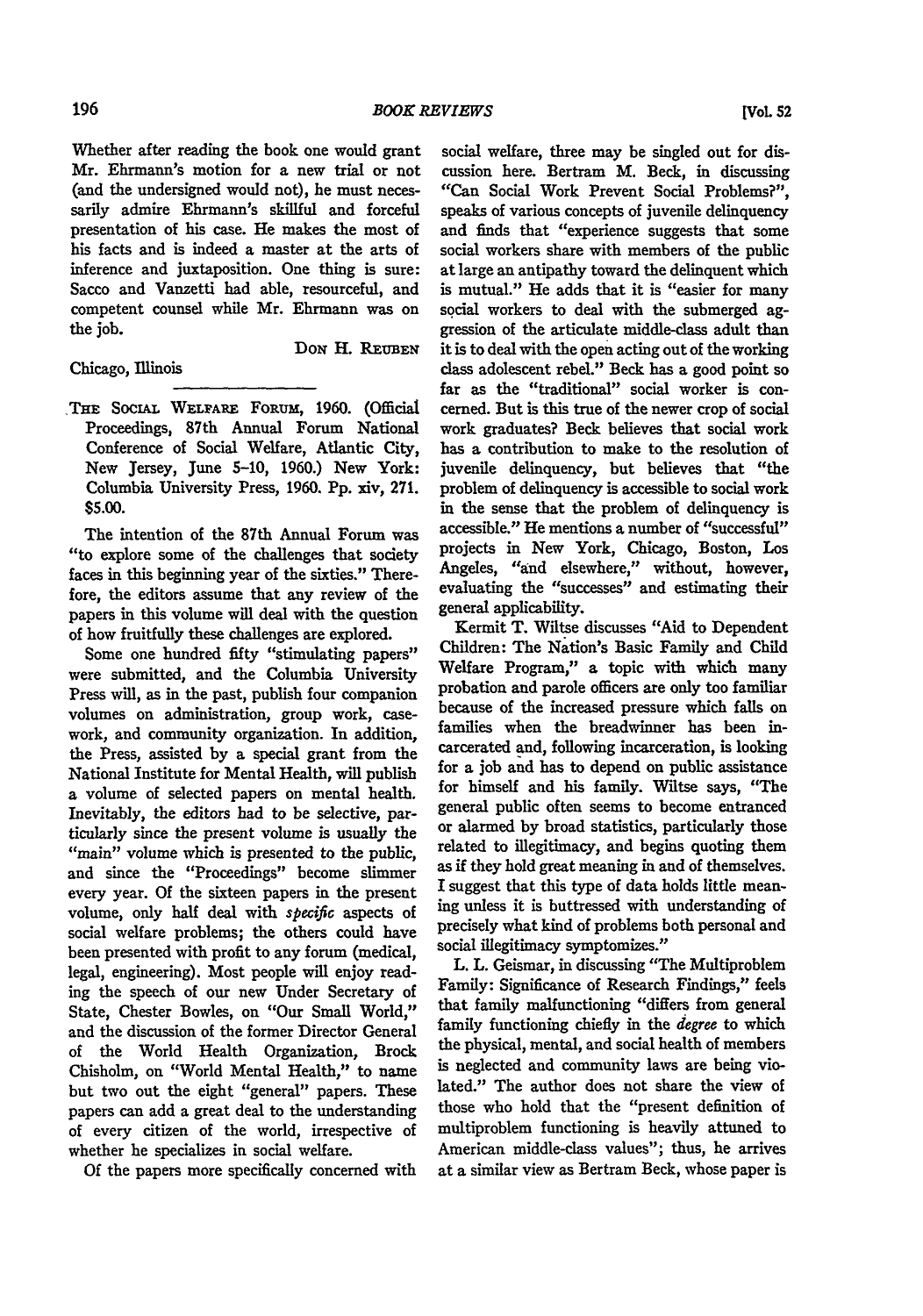discussed earlier in this review. The author distinguishes between "adequate functioning" (defined as "in line with community expectations"), "marginal functioning" (defined as behavior "holding a potential threat to family welfare but not sufficiently harmful to justify intervention"), and "inadequate functioning" (which covers the behavior "by which laws and/or mores are clearly violated, and the behavior of the family members is a threat to the community"). In conclusion, the author thinks that the improvement of methods "remains the most central task of social work" and that this calls "for more knowledge about the families, further experimentation with techniques of treatment, and intensive research on process and evaluation."

In summary, the 1960 Proceedings offer stimulating reading, even though they often left this reviewer with a feeling that he had just gotten a nibble, rather than a real bite, into a rich cake, prepared for a party to which more guests came than were expected.

HANs A. **ILLiNG**

## Los Angeles, California

ELSEVIER'S DIcTIONARY **OiF CRIMINAL SCIENCE. By** *J. A. Adler.* Amsterdam, London, New York, Princeton: Elsevier Publishing Co. **(U.S.A.** distributor: **D.** van Nostrand Co., Inc., New York and Princeton), **1960. Pp.** xiv, 1460. **\$60.00.**

Here is a title of unique significance for the criminal scientist as well as the librarian, the cataloguer, and the classifier. In every respect, this is a significant publication which must be marked by more than a mere polite mention. No comparable work exists for any other sphere of law, though the same publisher has previously marketed a variety of comparable multi-lingual dictionaries in other fields of human knowledge and endeavor, e.g., electrical engineering, nuclear science and technology, textile, and eighteen other fields (Elsevier's Dictionaries).

It is a formidable undertaking to compile an eight language dictionary for any area of knowledge, but particularly so for criminal science--a term well chosen by the author, to circumscribe the vast spheres of criminal law, criminology and criminalistics, as well as their auxiliary sciences in the "widest sense." (p. vii) No matter what the result of the undertaking, a scholar who tackles this task deserves the credit of all other scholars.

It is a task as boring as it is thankless. Therefore, before going into the merits of the work, I wish it to be understood that the author has my greatest admiration and respect.

Mr. Adler was uniquely equipped for the task. He spent the greater part of his life in police work and as a scholar of police science in Austria, Italy, France, Brazil, and the Netherlands. He is at home in the languages of these nations as probably in English, Spanish, and Swedish. His is one of the most distinguished careers in police service, including the ICPO-Interpol organization. There can be no doubt that he is a scholar as much as a police technician.

These are the statistics of the work: On 1000 pages (500 doubles) the author presents 10,930 selected English/American terms from the field designated as criminal science. For each such term there appears the French, Italian, Spanish, Portugese, Dutch, Swedish and German equivalent (translation). As in Egbert's four-language law dictionary, each English/American term is given a number, and the seven separate non-English vocabularies in the second part of the book **(pp.** 1007-1460) list all previously given foreign terms in alphabetical order with reference to the number at which in the main part the equivalents for English and all other languages may be found. This system has long proved its value. The languages are well selected. They are, indeed, the principal languages of western culture. Russian might have been added for the benefit of the researcher, although, concededly, the lack of communication with the Soviet Union on the level of international police administration would have rendered the inclusion of Russian rather useless.

The terms were selected from seventy-one spheres of human endeavor and knowledge, including *law* (law, crime, police and justice), *bank* (banking), *biochem* (biochemistry), *biol* (biology), *psych* (psychiatry), sl (slang), *sp* (sports), *fox* (toxicology), *raff* [sic] (traffic). (Pp. 12-15) This makes it at once evident that the author aimed at the inclusion of everything with which a police organization, or a criminologist or criminalist, may come in contact. Indeed, according to the dust jacket, the book is designed for "specialists in criminal law and procedure, penology, anthropology, psychiatry, psychology, psychoanalysis, sociology, education, etc., as well as specialists in police investigation, forensic medi-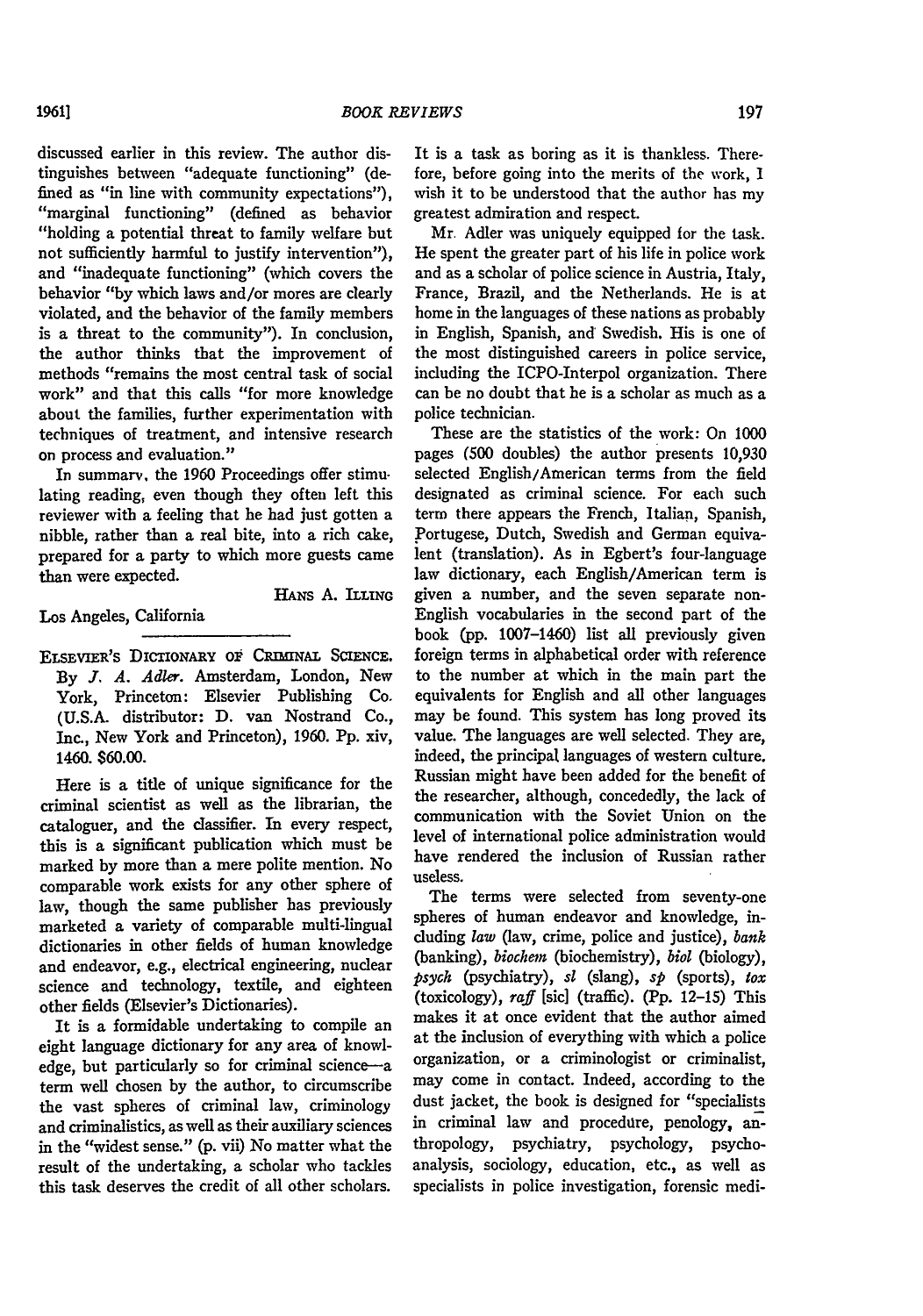cine, forensic chemistry and forensic natural science," and "all those engaged in the prevention, detection and suppression of crime and for all those interested in these matters." How well has the author accomplished the'Herculean task he set for himself?

The word *prediction* (of delinquency) is one of the most widely used terms of American criminology. Oodles of books have been produced on the topic, and perhaps millions of dollars spent on prediction research. This goes for the Germans, with their equivalent *Prognose.* I suppose it was bad luck that I would pick those terms as the first words to look for in this dictionary of criminal science. Neither is included. Since it clearly would not be very good policy to stop at this disappointment and write my review accordingly, I then proceeded more systematically, with the following results:

The English vocabulary begins with *abactor*, which is designated as a legal term. Since I could find the word in neither my Webster's *Collegiate Dictionary* nor in any law dictionary, I relied on the foreign translations, according to which an abactor is a cattle thief, or in other words, a rustler. The vocabulary ends with *zygomas* pl., opened p.p. [portrait parlé, spoken picture--a designation hitherto unknown to me], i.e., protruding cheek bones. Since it is plainly impossible in a review of a dictionary to discuss every term listed between cattle thief and cheek bones, I selected a "typical" page for an analysis of the English vocabulary. The typical page has about twenty-two words of which seven are designated as law. (Occasionally there are twenty-four or more words per page, sometimes none pertain to law, sometimes seventeen or more). One such nearly typical page is page 202, with twenty-one terms, of which seven belong to law. These seven are the following:

*comity of nations,* a very appropriate entry, of significance for international police dealings; *commission of inquiry,* likewise appropriate; *commissioner of police,* quite appropriate;

*commitment,* quite appropriate, though the German term *Einlieferung* would have been a more important translation than *Verhaftung* or *Einlieferungsbefehl.* For most other languages, however, this principal meaning of the term commitment has been given, e.g., *traduzione in carcere;*

*committer.* This comes as a surprise. According to the translations *auteur, autore, autor, autor,*

*dader, gdrningsman,* and *Titter,* the author means a perpetrator (see entry 7606). Although one can *commit* a crime, one does not thereby become a committer. This oddity should not have been included. It does not correspond to either English or American usage;

*common informer,* quite appropriate;

*common serjeat.* This comes as a surprise again. How does this weird City of London character get into an international dictionary of criminal science? Were there not more significant and important legal terms between *color-blindness* (the first word of page 202) and *communication cord* (on the top of page 203) which should have been included on page 202?

One might have included the *color of authority,* so important an element in blackmail, the *color of law (Schein des Rechts),* the *color of authority,* which we meet in arrest cases, the *colorable cause,* the *combat,* of manslaughter fame, the *combination of men,* which makes for the conspiracy, the *combination in restraint of trade,* punishable for centuries and especially under American federal law, the *combustio,* as the form of capital punishment for witchcraft at common law, and the *combustio domorum,* as arson is called **by** ancient authority (4 *Blackstone, Commentaries* **272).** And if the author included the *commission* in one sense (of inquiry), why not include it in the much more important sense, namely that around which all criminal science centers: the *commission of. crime?* And where is the *committing magistrate* who issues the mittitur or *committitur* (which likewise is absent)? And if the *common informer* is included, where are the *common barrator, the common bawdy house,* the *common drunkard, the common nuisance* and the *common scold?* **All** those are criminal at *common law.* But the *common law* and the *common law courts* with their *common law jurisdiction* over *common law crimes,* likewise are missing. Perhaps the absence of the *common law marriage* and the *common law wife* are excusable (though the *Gretna Green marriage* is subsequently included!) but there is no *common sense* before the *common serjeant* who concludes the page, although *common sense* definitions are so important in American criminal law.

Let us turn to the non-legal terms of our typical page 202:

There are *colorblindness (colour-blindness),* of *opht[olmology]* and the *colorimeter* and *colorimetry* of *measjurel,* which are important to the crime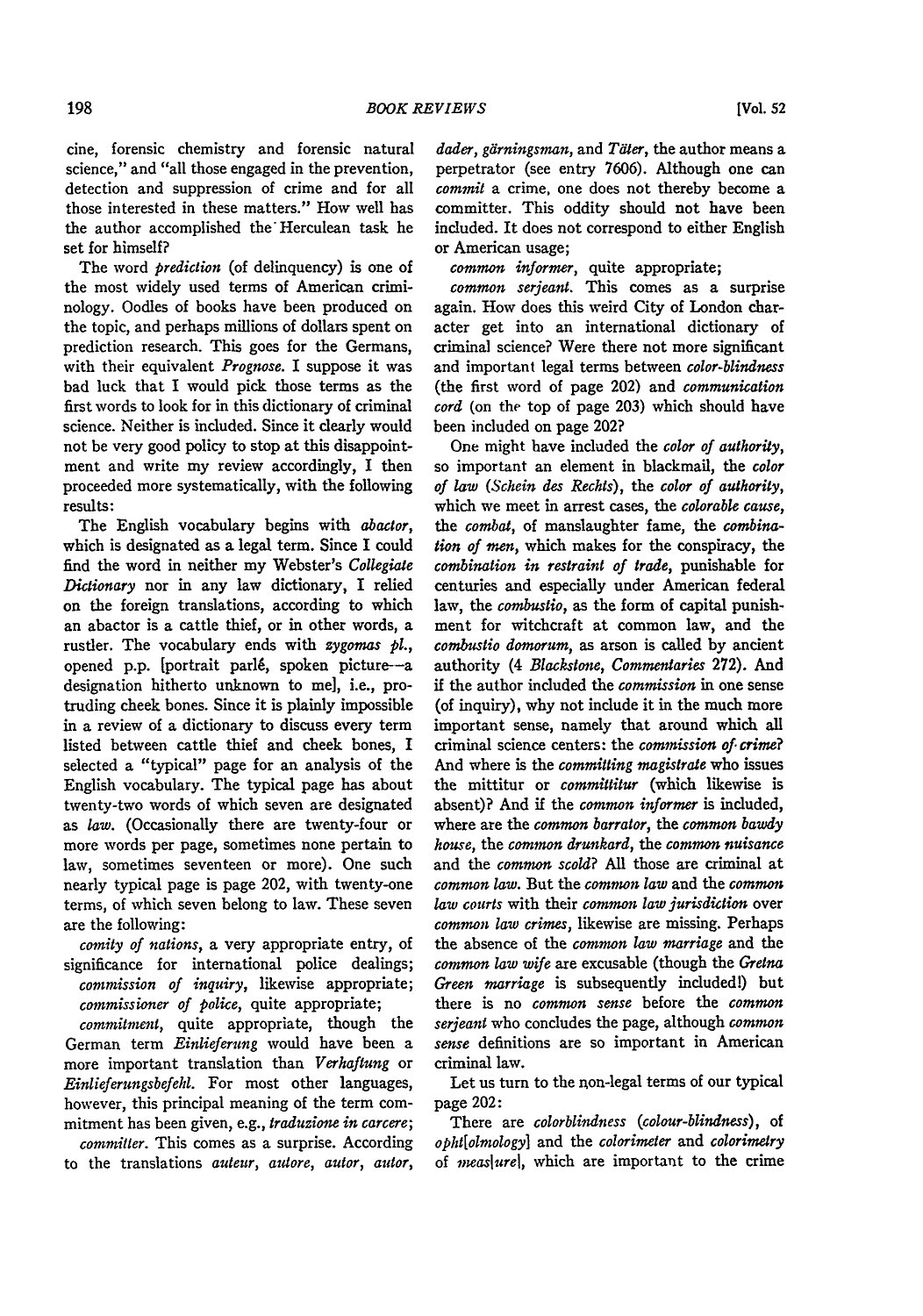laboratory technician. There are also *coloring, colouring,* of *col[o(u)r']* and the *column width* and *combination plate* of the *graph[ic arts],* the *combustibility* of (what else?) *fire,* and the *commerce* from (where else?) comm[ercel, whence also comes the *commercial directory* and the *commission agent*, while-it was probably a toss-up-the *commercial aircraft* and the *commercial flying boat,* came from *aviatlion].* I forgot the *combinationlock* which comes from the sphere of (you guessed it) *lock(s).*

We can hardly quarrel with the inclusion of these non-legal terms of potential significance to the criminalist, though hardly to the criminologist. But in view of the inclusion of the *commission agent* and the *column width,* what other terms of no-law between colorblindness and common serjeant are there to vie for inclusion?

Conceivably the forensic chemist is interested in *colostrum* traces to prove termination of a recent pregnancy. The excluded *colporteur* (and *colportage)* are perhaps as significant as the later included hawker. The mounted police officer's *colt* should be as significant as any police officer's *Colt.* Where are they? And where is the *coma* which prevents interrogation? Even *comatose* people are rather unfit to proceed. How often do police officers *comb* a neighborhood to find a suspect? During time of war, border police forces arrest *combatants* or entire *combat teams, in combat cars,* usually with *combustion engines,* with or without *combat gear* who may have strayed across the neutral borders. And the *comma bacillus,* which causes Asiatic cholera, may baffle the *commandant* or *commisar* of the health police authorities, whether he be a *commissioned officer* or not. *Command cars* (usually with four wheel drives) are used not only **by** military *commanders* but also **by** riot police *commandos,* who, in case of success are *commended,* and, in case of failure, *commiserated,* **by** the *common council* or a *committee* of the *commonalty.* If a foot patrol officer has to pursue a *commie* who has committed sabotage, he may wish to *comandeer* a private car in pursuit. There are innumerable *commentaries* on penal codes, in which *commentators* have *commnented* on such problems as the *commencement* of execution as an attempt of crime. Murderers may *commingle* or *commix* various poisons, and unless the substance is *comminuted* already, they may have to reduce it to a *commensurate* degree of *comminution. Common carriers* are regulated **by**

the penal laws. They may be engaged in *commerce* [included], *interstate* or *internalional,* though *commerce* occasionally means also sexual intercourse! Every prison has a *commissary,* and virtually every prison cell in America a *commode.*

I leave it to the reader to render his own judgment on the ingenuity with which the author has included or excluded *termini technici* or *common* terminology of significance to the criminal lawyer, the criminologist, and the criminalist.

For several of the languages I checked Mr. Adler's selection against sample pages from the indices of a number of foreign penal codes and books on criminal law, criminal procedure, criminology and criminalistics, e.g., Dalcke, *Strafrecht* und Strafverfahren (36th ed. 1955); Schönke-Schrader, *Strafgeselzbuch-Kommentar* (9th ed. 1959); Zbinden, *Kriminalistik* (1954); Jour. Off., *Code P&al* (1959); Hugueney, de Vabres, Ancel, *tudes de Science Criminelle el de Droit Paal Comparg* (1945); Rev. de los Trib., *Codigo Penal* (3d ed., n.d.); Franchi, Feroci, Ferrari, *Codice Penae e Codice Di Procedura Penale* **(1958);** Di Tullio, *Principi di Criminologia Clinica e Psichiatria Forense* **(1960).** Measured **by** these standards the author has done quite well in the selection of terminology for German criminal law, procedure, and criminalistics, for which he has few and only minor omissions in the spot-checked areas, e.g., *Fluchtverdacht* (danger of flight, § 112, German Code of Criminal Procedure); *Fundort* (place at which traces of the crime are discovered); or *Werbung fur auslitndischen Kriegsdienst* (recruiting for foreign military service, § 109 (h), German Penal Code; compare 18 U.S.C. § 961).

The systematic spot check also showed the French vocabulary to be quite well selected, showing only very minor omissions, and this goes for Spanish law. However, a greater number of omissions was discovered for Italian law and criminology, e.g., *misure de sicurrezza, misure e pesi, molestia alle persone, constituzione umane, crimi- -nalitd collettiva, criminalia latente, criminalita organizzata* (but there is an entry under *delitto organizzata), criminodinamica,* etc. The strength and weakness of the selection can perhaps best be demonstrated **by** the Italian entries under *classificazione.* The entries are all from the sphere of criminalistics, i.e., fingerprinting, viz.: *classificazione digitale, classificazione nwnodattilica, classificazione primaria* (and later *seccnzdaria* and *subsecondaria) delle impronte digitali.* The author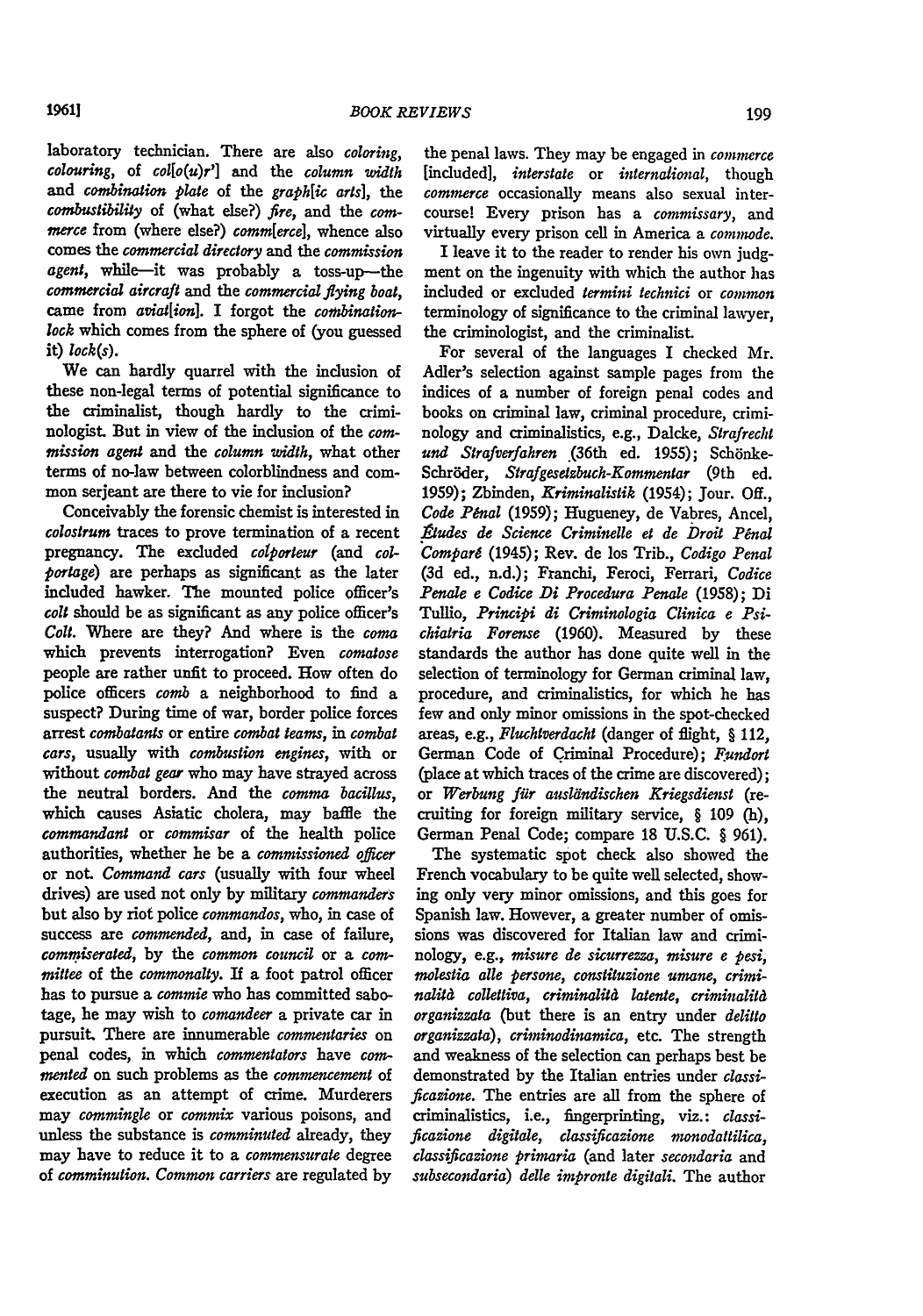seems unaware of systems for the classification of crimes (criminal law), or of criminals (criminology).

In short, in my considered opinion, this dictionary has its greatest weakness in the Anglo-American terminology of criminal law, procedure, criminology and criminalistics. This might be attributable to the fact that, according to the acknowledgments, no English or American criminal lawyer has been consulted, though for both countries a reputable expert on forensic medicine has advised the author (L. R. M. Cuthbert, Esq., for the United Kingdom, and Professor Oliver Schroeder, Jr., for the United States). It is thus no accident that this reviewer could find little fault with the English terminology of forensic medicine, especially anatomy.

For the non-English speaking countries the selection of terminology from the fields of criminal law, procedure, criminology and criminalistics, Italy to the contrary notwithstanding, seems universally better. (Dutch, Portugese and Swedish were not here examined). As to the terminology from the penumbral spheres of human knowledge, I could not help demonstrating here that the selection was rather arbitrary. Obviously, this means that the book will not be of unfailing help to the comparatist in the criminal sciences and to the cataloguer and library classifier, though its general usefulness must be acknowledged. It is bound to be of considerable help to the police official and criminalist working on the supranational level. Of course, if the searcher fails to find a given term of art from, say, chemical engineering or metallurgy, he can always consult one or the other of the special Elsevier dictionaries, or indeed, any ordinary bilingual dictionary.

In short, due to the various shortcomings here mentioned, this is *not yet* the ideal dictionary which the criminal scientist can use with confidence. As the world-wide desire for greater benefits from exchange of knowledge and experience increases, a more ideal tool is indeed desirable. How can such an ideal tool be composed? In the first place, I am not at all sure that it is desirable to lump criminal law, criminology, medicine, and the vast scope of "criminalistics" in one volume. Forensic medicine is much more a branch of medicine than it is of law and thus should be covered by the medical dictionaries which, quite simply, the medico-legal expert must have on his desk right next to a criminological dictionary. But a criminological dictionary cannot possibly attempt to cover "criminalistics" with

all its penumbral spheres of knowledge, for "criminalistics" is as big as the universe and as multifarious as life itself. Criminalistics may potentially extend to every electron of every matter. Should "everything" therefore be included in a "criminalistics" dictionary? Certainly not, and the shortcomings of a process of selection are nowhere better demonstrated than here. Only a battery of the best general dictionaries of every language combination is adequate for the criminalist who works on the supra-national level, and every attempt to create a dictionary of criminalistics is bound to fail.

This leaves us with criminal law, criminal procedure and criminology. To combine these three fields in one multilingual dictionary is a task formidable enough, yet, in my opinion, possible and desirable. The instant dictionary falls short of the mark, although its technique is unquestionably correct and sound.

At the Comparative Criminal Law Project of New York University we have during the past three years experimented with all types of translations, and our experience with the translation of foreign penal codes, doctrinal essays, textual matter, etc., makes me more confident than ever of the propriety of our approach. To make my point I shall here quote from a Project document which is now almost two years old:

"Staying away from literal translations-which leave the translated code meaningless for Anglo-American lawyers-we have created functional translations and propose to continue this method. Under a functional translation the foreign word or phrase is viewed as the institution of law which it designates and the English word or phrase represents the most closely analogous Anglo-American institution of law. Literal translation was resorted to only in cases where the analogous Anglo-American institution is incomparable. (E.g., the French "wounding and striking" was literally translated because Anglo-American "assault and battery" is too markedly different from the French.)

"Our code translations carry no explanatory footnotes, as any policy of annotation would have rendered the task too formidable for accomplishment and might have resulted in entire treatises on foreign law. Instead, it was contemplated from the outset to publish ultimately an Encyclopeida of Comparative Criminal Law and Procedure, in the English language.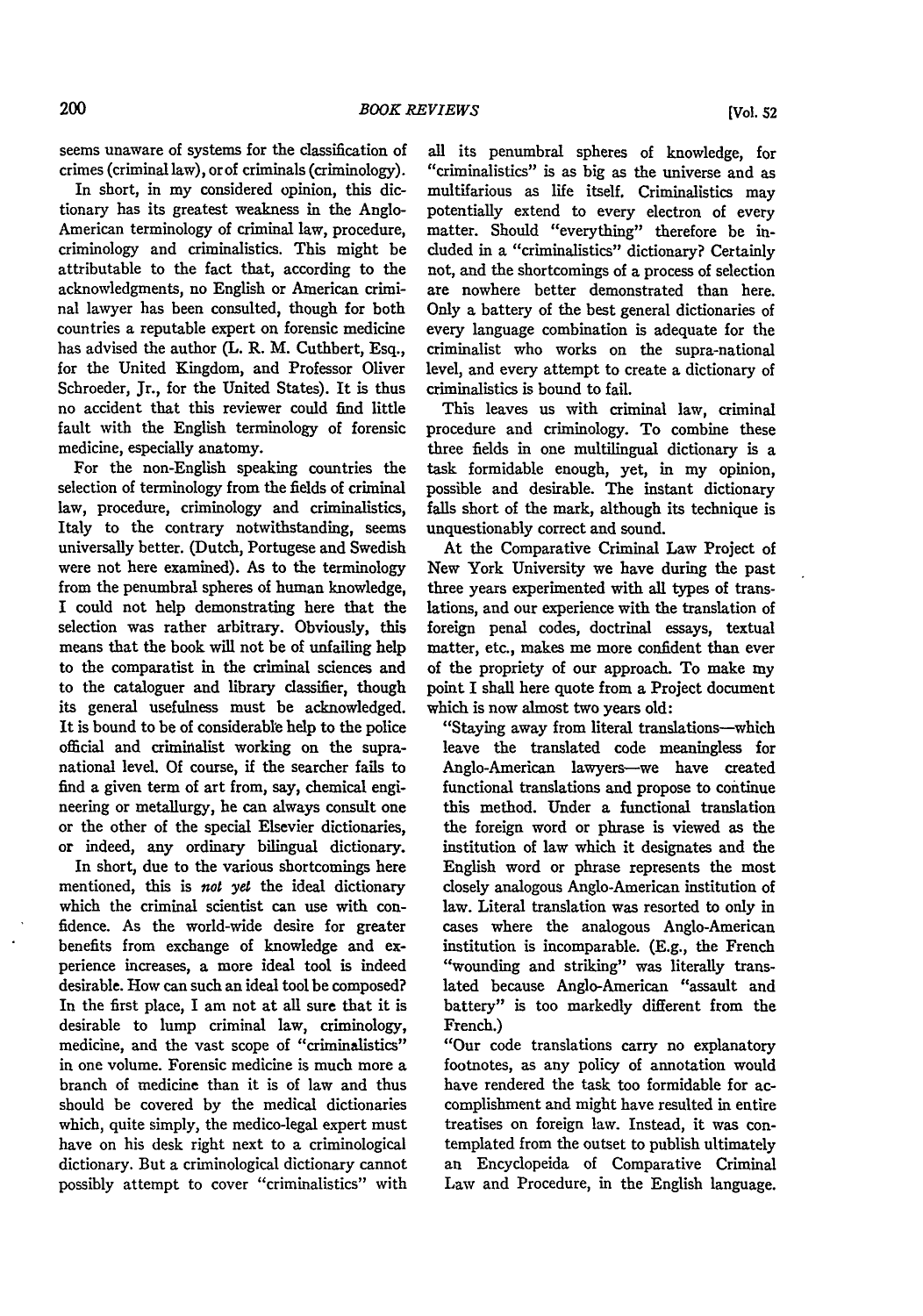There is no precedent for such a work in world literature. The encyclopedia must include all *termini technici* of the field for the principal Western languages, i.e., English, French, Spanish, Italian, Portugese, German and a representative of the Scandinavian languages. This encyclopedia, as a compendium publication to the code series, as well as for independent use, will **fill** a need which is greater in criminal law than in any other branch of the law, since here the principle of strict interpretation (construction) prevails.

"The encyclopedia must extend over every term of art used in the penal codes, codes of criminal procedure and the leading. texts of criminal law, procedure and criminology.

"The Encyclopedia would follow the basic pattern of the *Rechtsvergleichendes Handwörterbuch far das Zivil-und Handeisrecht* (which excludes criminal law). The arrangement should roughly correspond to that of the *Rechtsvergl. Handw~rterbuch,* **by** listing all termini technici of Anglo-American criminal law and procedure in alphabetical order, giving a description with reference to the literature, legislation and adjudication for each term. It would list the equivalent institutions of law, with their technical designations (in the original language) for the legal systems of one country each of all major western culture language areas, in alphabetical order, likewise describing the institution (in English) with references:

- 1) French-France
- 2) German-German Federal Republic
- **3)** Italian-Italy
- 4) Norwegian
- **5)** Portugese-Portugal and Brazil
- **6)** Spanish-Spain and Argentina

I propose, however, that we should not cover our items with the detail of the *Rechtsv. Handwörterbuch*, but should be more concise, like, e.g., Berger's *ERrydopedic Dictionary of Roman Law* (1953) or the *Enzyklopiidie der Rechtswissenschaften,* but certainly not more concise than *Black's Law Dictionary!"*

Mr. Adler is far from having produced a work of such Himalayan standards. So are we, and we could hope for nothing better than that somebody else would do the work for us, for it is indeed a gruelling undertaking-yet a very much needed one.

Mr. Adler, however, has labored already, without much fanfare and parade, as a scholar must. As I said at the outset, his task is an ungrateful one, but at least from these quarters, he should be assured of gratitude. His work will help us to some extent, and his stamina in completing his task will be a great encouragement for all of us working in Comparative Criminal Law.

Until something better is produced, Mr. Adler's Dictionary unquestionably belongs in every reputable law library. The price is high, but the sales are bound to be limited and the production costs were probably also high, for the Dutch printers and binders have done a superb job. GEREARD **0.** W. **MUELLER**

New York University

GROWING **UP** *IN* THE CITY: A **SzUDY OF JUVENILE** DELINQUENCY **IN AN URBAN** NEIGHBORHOOD. **By** *John Barron Mays.* Liverpool: Liverpool University Press, **1960. Pp. 225.**

Mr. Mays has a knack for describing his material in broad strokes enhanced **by** sensitive descriptions of living persons. He presents a portrait of the social environment and life pat**tern** of what Dr. Hermann Mannheim has called "the delinquent who doesn't get to court." Mr. Mays reports being strongly motivated **by** Dr. Mannheim's writings which stimulated this investigation into the life scheme of the "occasional offender." This term refers to the youth who does not necessarily get sent to an approved school or appear in court, yet commits (during his adolescence) acts which could land him in court or an institution.

Mays sums up the focus of his study as follows:

**"...** in certain urban areas with a tradition for antisocial behaviour, children tend to react to personal difficulties or to strained relationships in the home **by** delinquent activity. But where the relationships within the home are not exceptionally bad or of long duration the amount of delinquent activity necessary for adjustment is limited and temporary. After a while the delinquent phase passes away without society having need to resort to stem punishment or extensive treatment."

He goes on to arbitrarily distinguish the "delinquent" as a less serious offender than what he calls a "criminal." He illustrates this by describing how "sporting offenses" (e.g., shoplifting and petty thefts) differ from such crimes as premeditated "breaking and entering." The milder type of offense is characterized as being part of